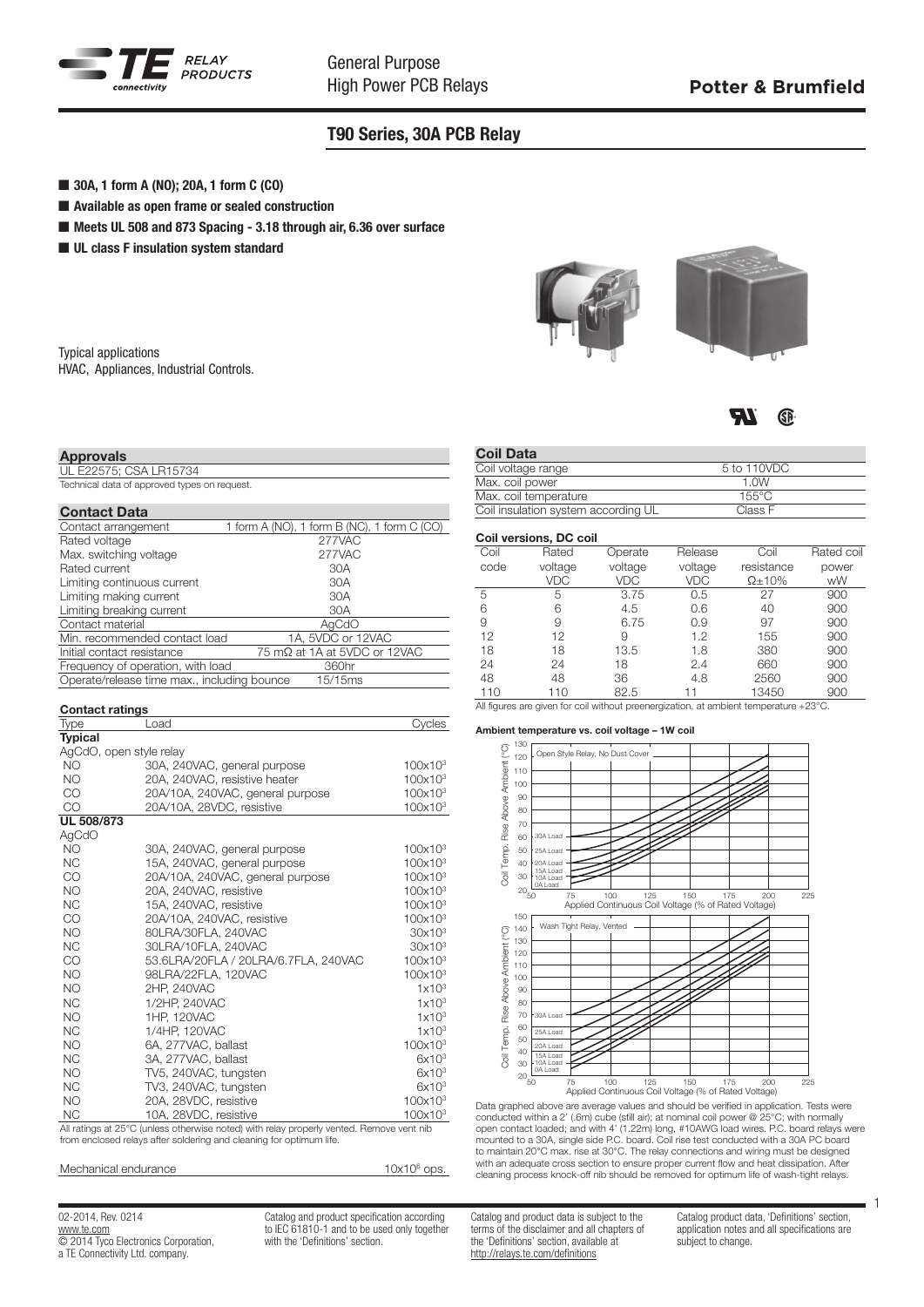

# T90 Series, 30A PCB Relay (Continued)

| <b>Insulation Data</b>                                               |                                                   |  |
|----------------------------------------------------------------------|---------------------------------------------------|--|
| Initial dielectric strength                                          |                                                   |  |
| between open contacts                                                | 1500V                                             |  |
| between contact and coil                                             | 1500V                                             |  |
| Initial insulation resistance                                        |                                                   |  |
| between insulated elements                                           | 1x10 <sup>9</sup> Ω                               |  |
| Clearance/creepage                                                   |                                                   |  |
| between contact and coil                                             | $3.17$ mm                                         |  |
|                                                                      |                                                   |  |
| <b>Other Data</b>                                                    |                                                   |  |
| Material compliance: EU RoHS/ELV, China RoHS, REACH, Halogen content |                                                   |  |
|                                                                      | refer to the Product Compliance Support Center at |  |
|                                                                      | www.te.com/customersupport/rohssupportcenter      |  |
|                                                                      |                                                   |  |

| Ambient temperature                  |                                            |
|--------------------------------------|--------------------------------------------|
| DC coil                              | $-55^{\circ}$ C to 85 $^{\circ}$ C $^{-1}$ |
| Category of environmental protection |                                            |
| IEC 61810                            | RT0 - open, RTIII - wash tight             |

| <b>Other Data (continued)</b>                                                    |                                                                                          |
|----------------------------------------------------------------------------------|------------------------------------------------------------------------------------------|
| Vibration resistance (functional)                                                | 1.65mm max excursions, 10-55 Hz                                                          |
| Shock resistance (functional)                                                    | 10g for 11msec                                                                           |
| Shock resistance (destructive)                                                   | 100g                                                                                     |
| Terminal type                                                                    | PCB-tht                                                                                  |
| Weight                                                                           | 20q open relay                                                                           |
|                                                                                  | 26q wash-tight relay                                                                     |
| Resistance to soldering heat THT                                                 |                                                                                          |
| IEC 60068-2-20                                                                   | $250^{\circ}$ C                                                                          |
| Packaging/unit                                                                   | tray/50 pcs., box/500 pcs.                                                               |
| 1) Operating ambient temperature must consider "Must Operate Voltage Change Over |                                                                                          |
|                                                                                  | Temperature " Contact Temperature Rise, Coil Temperature Rise (If coil is not allowed to |

Temperature," Contact Temperature Rise, Coil Temperature Rise (If coil is not allowed to cool) and Maximum Coil Temperature. Specification ambient considers 20A load with coil cooled to ambient.

> .805 MAX.  $(20.4)$

> > .016 (.43)

Dimensions

Terminal assignment



1.08 MAX. (27.43)



Г Note: This terminal is not present on relays with terminal code 4.

## **Accessory**

 $\delta$ 

2

Optional plastic dust cover is a snap-on unit, open on the PC board side of the relay. The cover, when ordered with the relay, is shipped separately. It is designed to be snapped into place by the customer after the relay has been assembled to the PC board.

| Product Code Description |                                         | Part Number |
|--------------------------|-----------------------------------------|-------------|
| 35C620A                  | Black dust cover, for use on T90N relay | 4-1393209-2 |

PCB layout Bottom view on pins

.69 (17.6)



1.27 MAX. (32.26)

.<br>50  $(2.8)$ 

> Only necessary terminals are present on single throw models and terminal code 4 models. Consequently, some holes will be unnecessary for those models.

 $2x$ 

(.8 x 1.6) TERMINALS

ă

.212 MAX. (5.38)

.045 x .045 (1.14 x 1.14) TERMINALS

.10 MAX.  $(2.54)$ 

.025 x .025 (.64 x .64) TERMINALS 2x

.130 + .016 – .010  $(3.30 + .41)$ 

35C620A



02-2014, Rev. 0214 www.te.com **COLOGO ELECTRONICS** Corporation, a TE Connectivity Ltd. company.

Catalog and product specification according to IEC 61810-1 and to be used only together with the 'Definitions' section.

Catalog and product data is subject to the terms of the disclaimer and all chapters of the 'Definitions' section, available at http://relays.te.com/definitions

Catalog product data, 'Definitions' section. application notes and all specifications are subject to change.